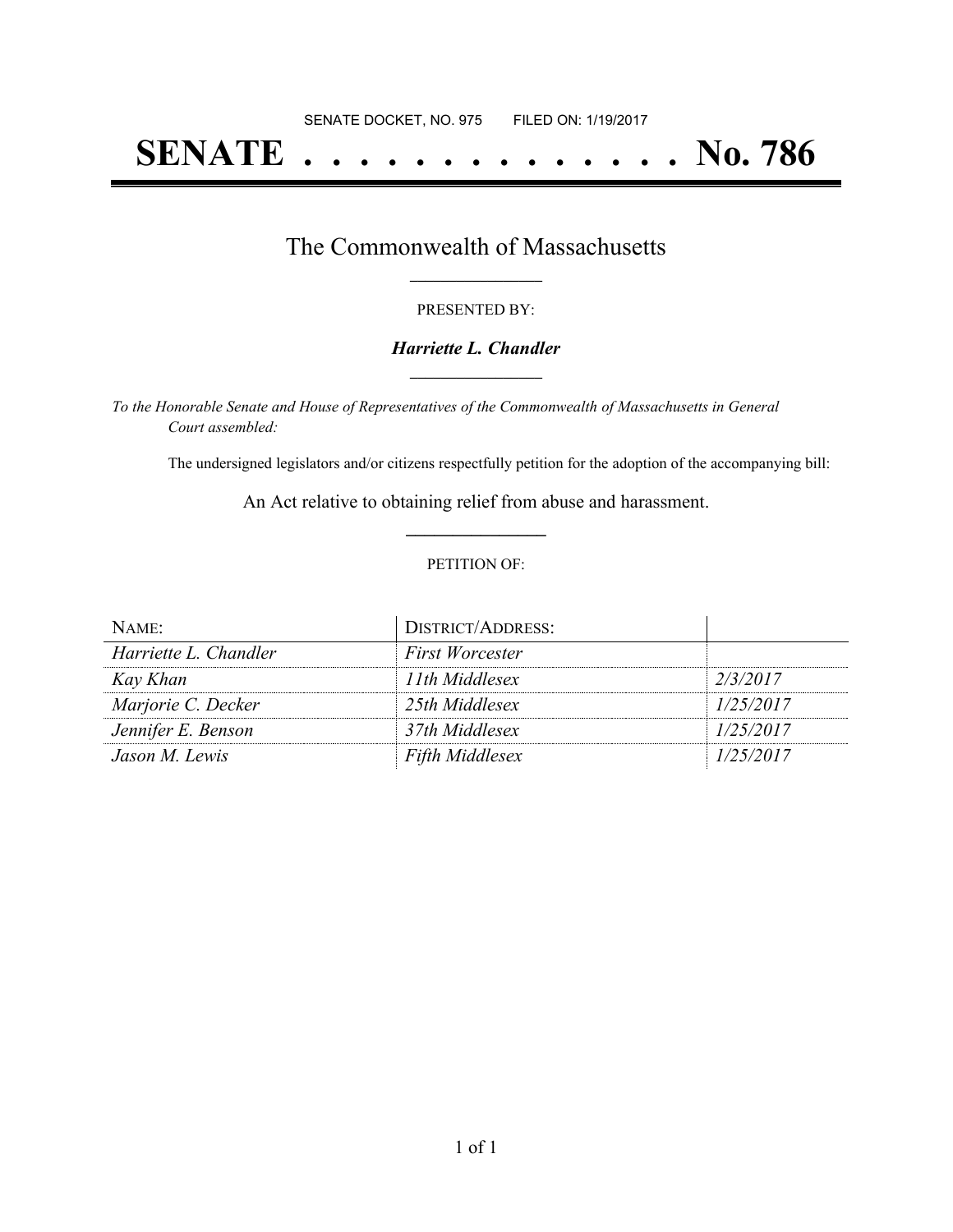# SENATE DOCKET, NO. 975 FILED ON: 1/19/2017 **SENATE . . . . . . . . . . . . . . No. 786**

By Ms. Chandler, a petition (accompanied by bill, Senate, No. 786) of Harriette L. Chandler, Kay Khan, Marjorie C. Decker, Jennifer E. Benson and others for legislation relative to obtaining relief from abuse and harassment. The Judiciary.

## The Commonwealth of Massachusetts

**In the One Hundred and Ninetieth General Court (2017-2018) \_\_\_\_\_\_\_\_\_\_\_\_\_\_\_**

**\_\_\_\_\_\_\_\_\_\_\_\_\_\_\_**

An Act relative to obtaining relief from abuse and harassment.

Be it enacted by the Senate and House of Representatives in General Court assembled, and by the authority *of the same, as follows:*

| 1  | Chapter 231 of the General Laws, as appearing in the 2014 Official Edition, is hereby            |
|----|--------------------------------------------------------------------------------------------------|
| 2  | amended by striking out section 85P and inserting in place thereof the following section:-       |
| 3  | Section 85P. (a) Except as otherwise specifically provided by law, any person domiciled          |
| 4  | in the commonwealth who has reached the age of 18 shall for all purposes, and any other person   |
| 5  | who has reached the age of 18 shall with respect to any transaction governed by the law of the   |
| 6  | commonwealth, be deemed of full legal capacity unless legally incapacitated for some reason      |
| 7  | other than insufficient age.                                                                     |
| 8  | (b) Notwithstanding subsection (a), a minor 13 years of age or older may appear in a             |
| 9  | court of competent jurisdiction without a parent, guardian, next friend, counsel, or guardian ad |
| 10 | litem, for the purpose of requesting or opposing a request for any of the following:             |
| 11 | (i) an order pursuant to chapter 209A;                                                           |